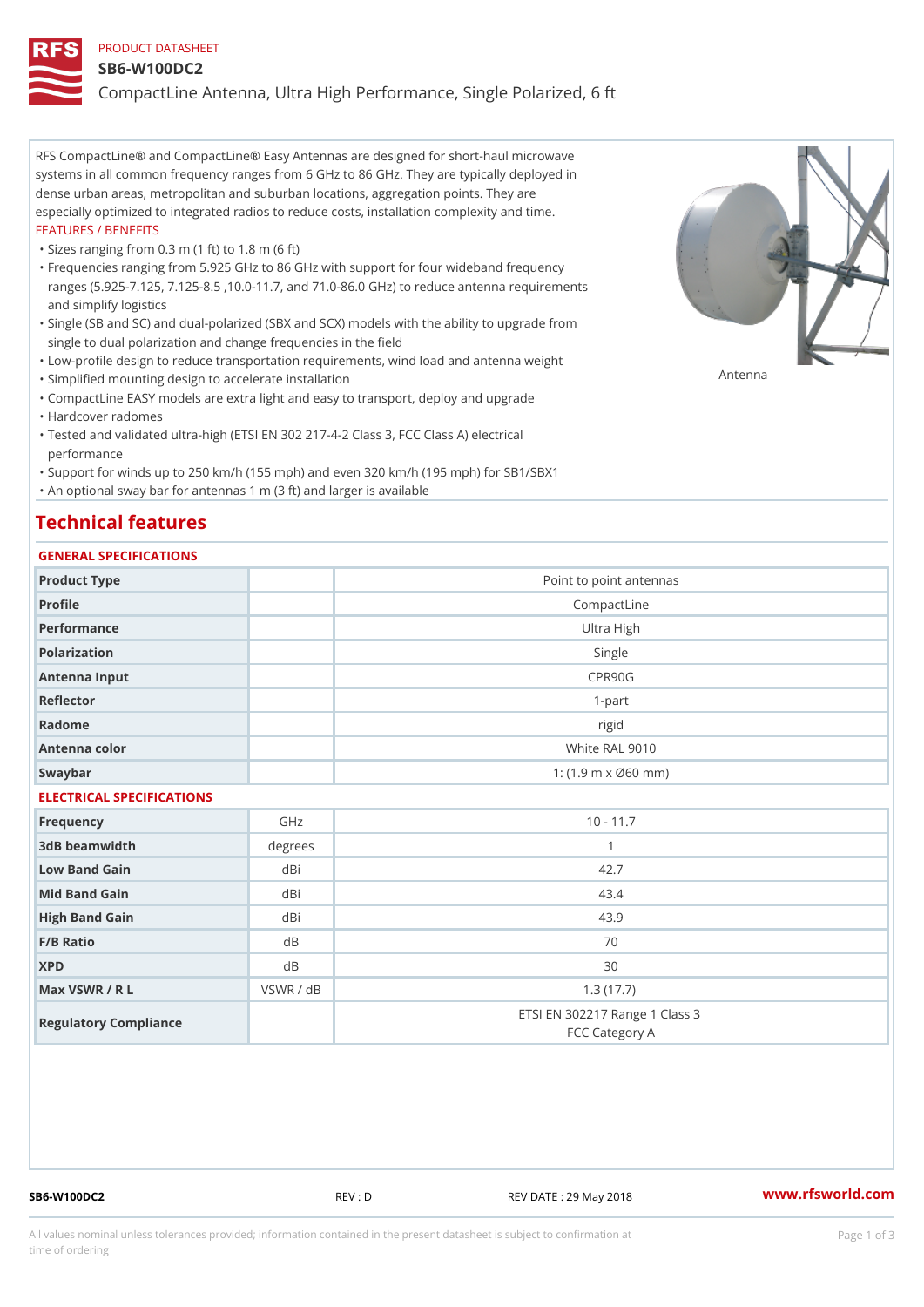# PRODUCT DATASHEET

## SB6-W100DC2

CompactLine Antenna, Ultra High Performance, Single Polarized, 6 ft

| MECHANICAL SPECIFICATIONS                                                      |              |                                                   |
|--------------------------------------------------------------------------------|--------------|---------------------------------------------------|
| Diameter                                                                       | ft $(m)$     | 6(1.8)                                            |
| Elevation Adjustment                                                           | degrees      | ± 5                                               |
| Azimuth Adjustment                                                             | degrees      | ± 5                                               |
| Polarization Adjustment                                                        | degrees      | ± 5                                               |
| Mounting Pipe Diameter<br>minimum                                              | $mm$ (in)    | 114(4.5)                                          |
| Mounting Pipe Diameter<br>maximum                                              | $mm$ (in)    | 114(4.5)                                          |
| Approximate Weight                                                             | kg (lb)      | 90(198)                                           |
| Survival Windspeed                                                             | $km/h$ (mph) | 252 (155)                                         |
| Operational Windspeed                                                          | $km/h$ (mph) | 252 (155)                                         |
| <b>STRUCTURE</b>                                                               |              |                                                   |
| Radome Material                                                                |              | rigid                                             |
| FURTHER ACCESSORIES                                                            |              |                                                   |
| optional Swaybar                                                               |              | 1: SMA-SK-6 (1.9 m x Ø60 mm)                      |
| Further Accessories                                                            |              | SMA-SKO-UNIVERSAL-L : Universal sway bar fixation |
| MOUNTOUTLINE                                                                   |              |                                                   |
| m m<br>$Dimension_A$<br>(in)                                                   | 1900(74.8)   |                                                   |
| m m<br>$Dimension_B$<br>(in)                                                   | 910(35.8)    |                                                   |
| m m<br>$Dimension_C$<br>(in)                                                   | 362(14.3)    |                                                   |
| $Dim_D - D -$<br>m m<br>$114$ m m (4.5 _ ir ) $\sqrt{$ ii p $\sqrt{$ $\approx$ | 416 (16.4)   |                                                   |
| m m<br>$Dimension$ = E<br>(in)                                                 | 83 (3.3)     |                                                   |
| m m<br>Dimension_F<br>(i n)                                                    | 785 (30.9)   |                                                   |
|                                                                                | 305(12)      |                                                   |

SB6-W100DC2 REV : D REV CORTE : 29 May 2018 WWW.rfsworld.com